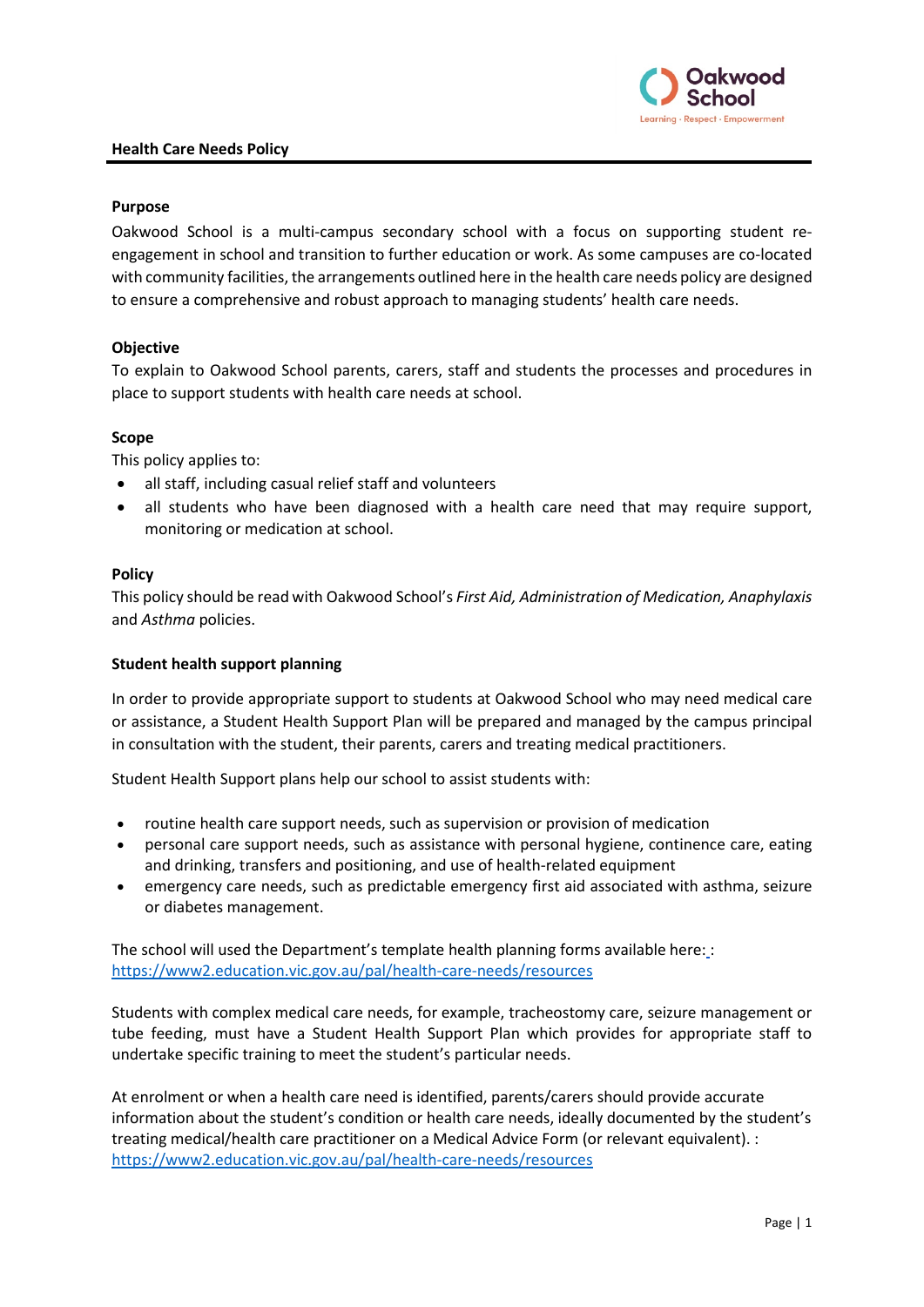

To support the collection of health care needs information, and to ensure a successful transition, Oakwood undertake the following;

- Prior to enrolling in the Oakwood school an enrolment meeting is undertaken with the campus principal and family to understand individual student's needs
- A secondary meeting which includes other external professionals i.e. DHHS, psychologist, educational professionals and others as required to gather further information
- A student support group meeting is held to discuss the contents of a student's Health Support Plan and assistance that the student may need at school or during school activities.

Where necessary, Oakwood School may also request consent from parents and carers to consult with a student's medical practitioners, to assist in preparing the plan and ensure that appropriate school staff understand the student's needs.

Student Health Support Plans will be reviewed:

- when updated information is received from the student's medical practitioner
- when the school, student or parents and carers have concerns with the support being provided to the student
- if there are changes to the support being provided to the student, or
- on an annual basis
- prior to a student's engagement with an external provider or workplace training a student or parent if the student is under age will sign a consent form and may also be asked to provide a medical history form
- as part of Student Support Group meetings as required.

## **Management of confidential medical information**

Confidential medical information provided to Oakwood School to support a student will be:

- recorded on the student's file
- shared with all relevant staff so that they are able to properly support students diagnosed with medical conditions and respond appropriately if necessary.
- All student medical information is stored on COMPASS

## **Communication**

This policy will be communicated to our school community in the following ways:

- Included in staff induction processes and staff training
- Available publicly on our school's website
- Included in staff handbook/manual
- Discussed at staff briefings/meetings as required
- Included in transition and enrolment meetings
- Hard copy available from school administration upon request